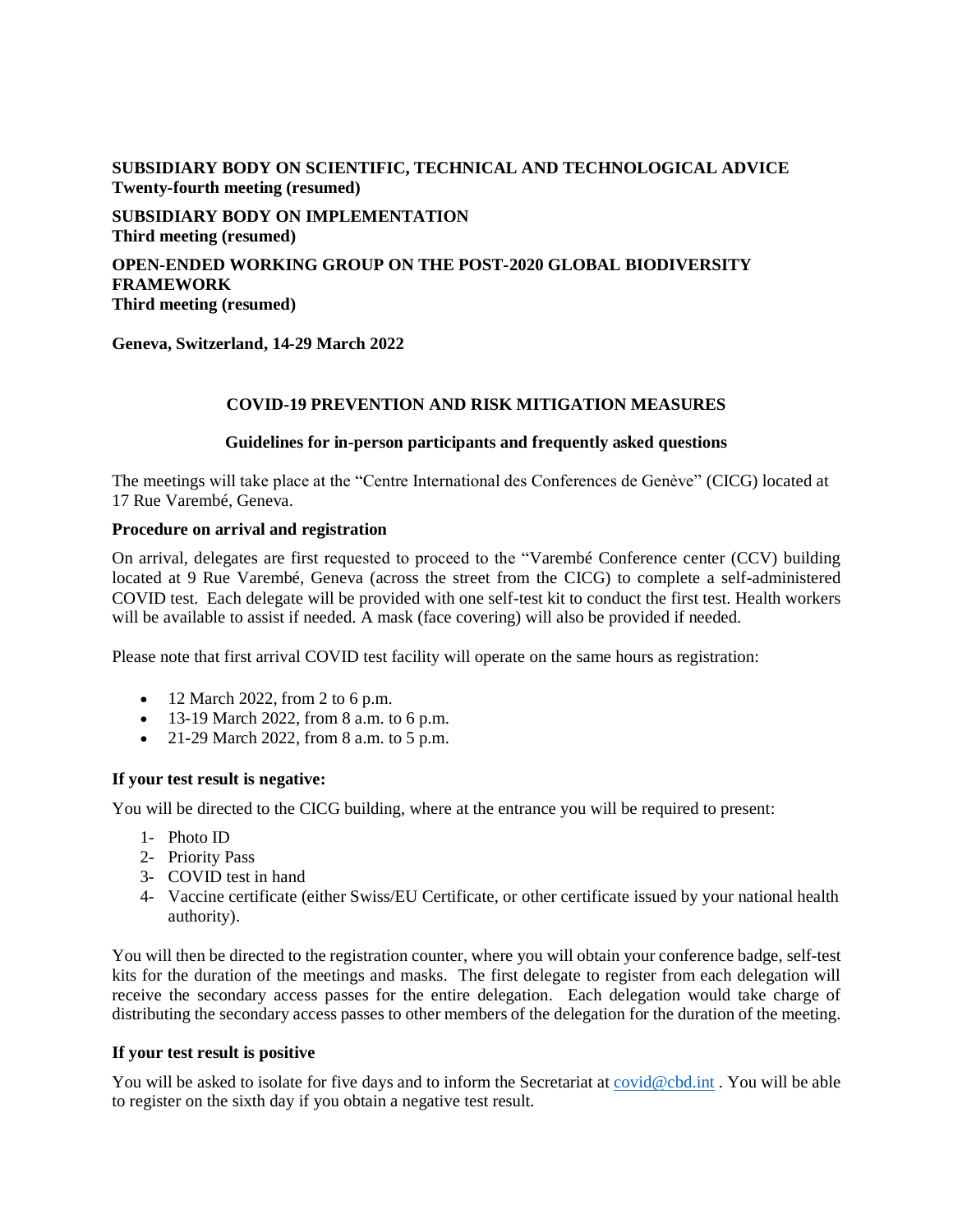## **Daily access procedure after obtaining your badges**

Prior to proceeding to the venue, please take the self-administered test at your hotel. **Retain the completed test strip, since you will need to present it on entry to the venue.**

Please consult the YouTube link to learn more about how to self-conduct the covid test: <https://youtube.com/watch?v=n-uDe1oLkC8&feature=share>

To access the venue daily, you will be required to present the following at the CICG entrance:

- 1- A negative test result
- 2- Conference badge
- 3- Secondary access pass.

Please note that the negative test will be retained at the entrance, and in turn, you will be provided with a coloured sticker that will be affixed to your badge. The colour of the sticker will change daily.

Delegates will be required to wear a face covering and observe social distancing in all indoor areas of the venue.

## **FREQUENTLY ASKED QUESTIONS**

# **1. What to do in case I test positive?**

- Please inform the Secretariat immediately by email at [covid@cbd.int](mailto:covid@cbd.int).
- You will be required to isolate for a minimum of five days, and remain in quarantine until successfully obtaining a negative test result.
- If you were in contact with anyone in the previous days that was not wearing a mask, for a period longer than 15 minutes, please inform them.

### **2. Where to call in case of medical emergency?**

- For non-urgent medical questions, please call +41 22 427 88 00, (operational 24 hours daily).
- For emergency, please call 144

Please see also: <https://www.ge.ch/contacter-lignes-information-covid-19>

#### **3. Where can I get a PCR test?**

Please note that a PRC COVID test is available for individual with symptoms or who came in contact with someone who tested positive. The cost of the test will be covered by the Swiss Cantonal Authority, and it is free of charge for delegates, upon presentation of the Conference Badge.

Suggested locations:

- Pharmacie de Montbrillant:
	- Phone:  $+41$  22 733 40 40
	- Rue du Vidollet 1, 3003 Geneva (750m, 8 min. walking distance from the CICG)